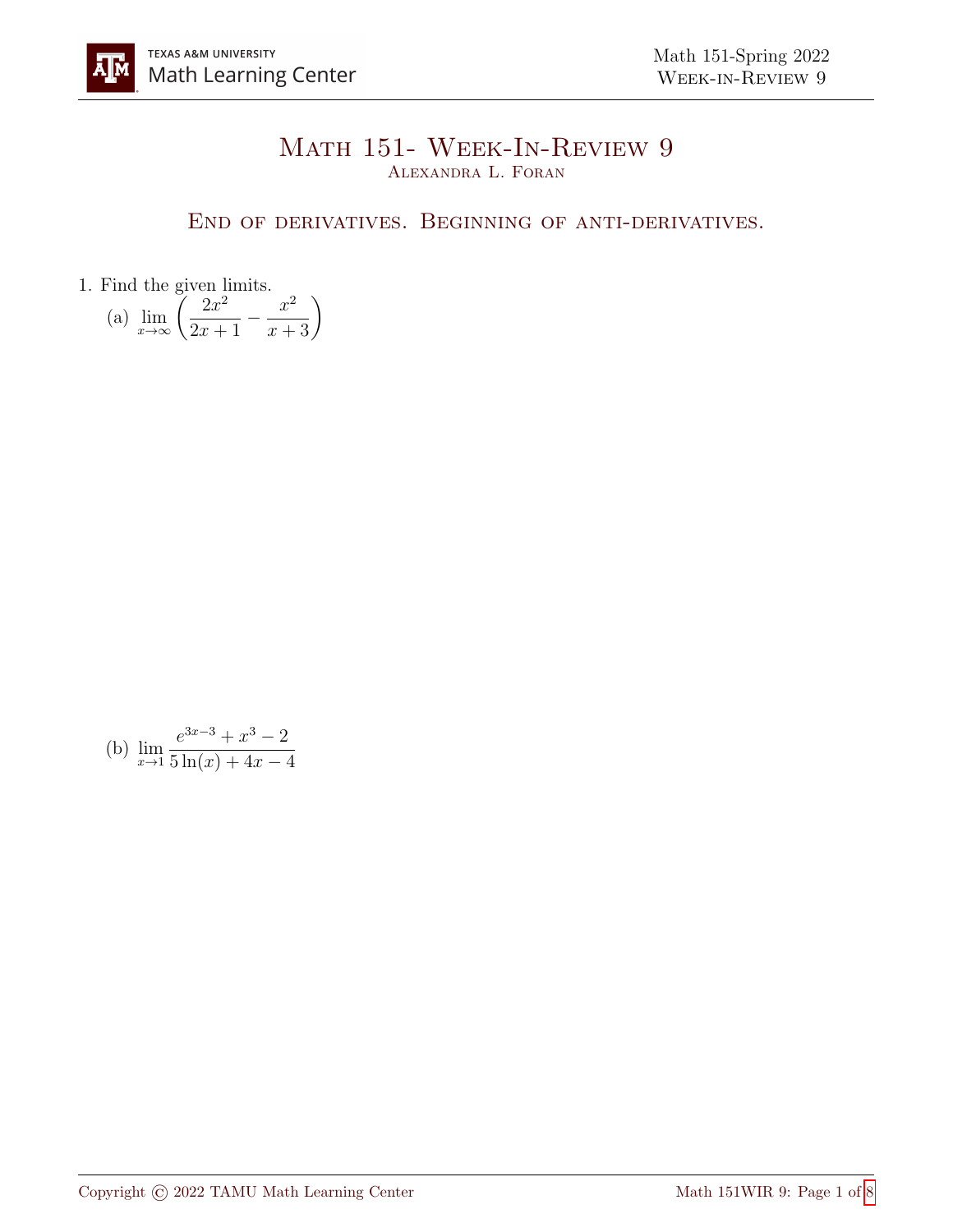

(c)  $\lim_{x \to \infty} (1 + x + x^2)^{\frac{1}{\ln(x)}}$ 

(d)  $\lim_{x \to \infty} x \sin\left(\frac{\pi}{x}\right)$ 

 $\boldsymbol{x}$  $\setminus$ 

Copyright  $\copyright$  2022 TAMU Math Learning Center  $$\rm{Math}$  151WIR 9: Page 2 of [8](#page-7-0)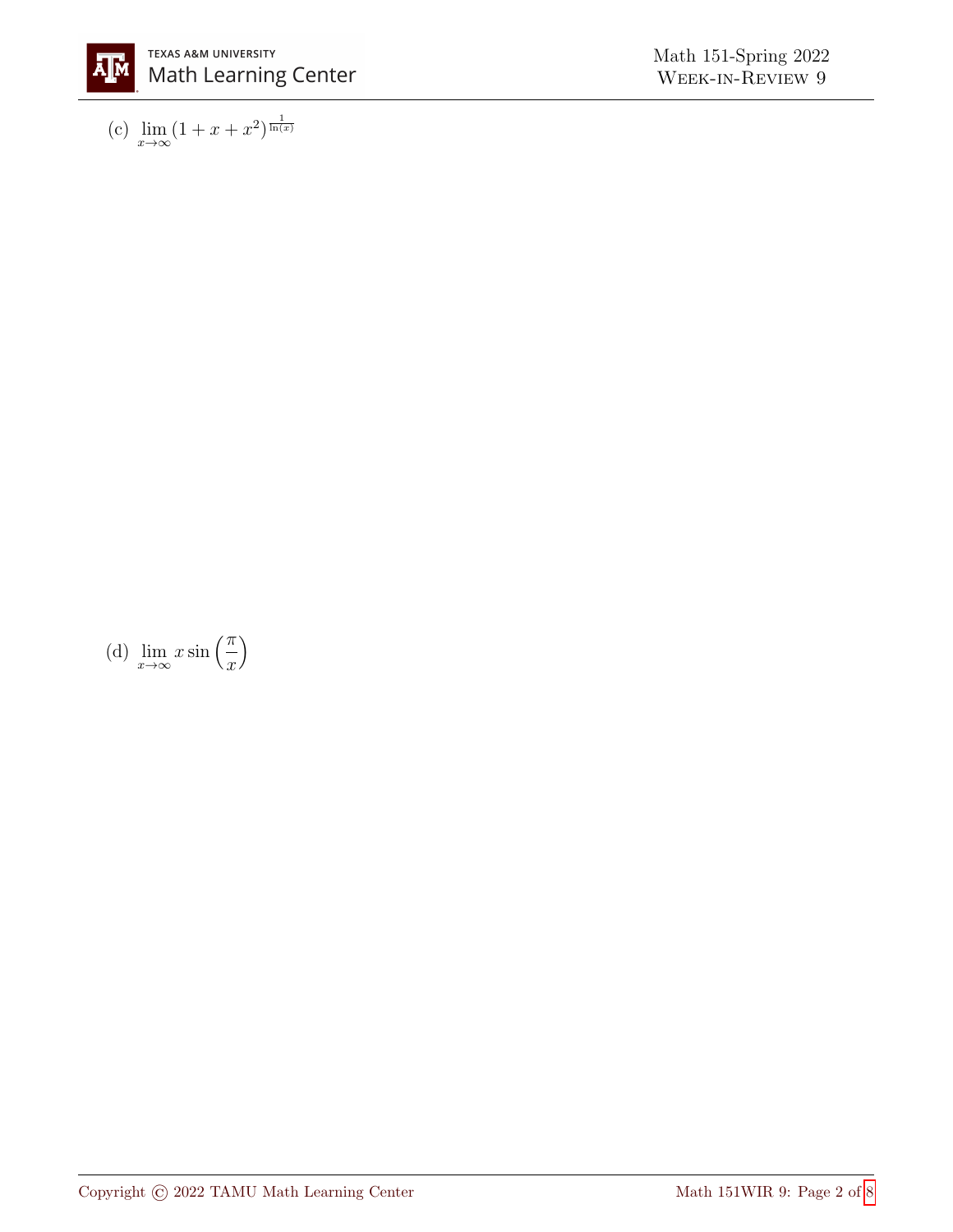

(e)  $\lim_{x \to 0^+} x^3 \ln(x)$ 

(f)  $\lim_{x\to\infty} \left(1 + \right)$ 

3  $\overline{x}$   $\bigwedge^{5x}$ 

$$
\underbrace{\hspace{2.5cm}}_{\hspace{2.5cm}}
$$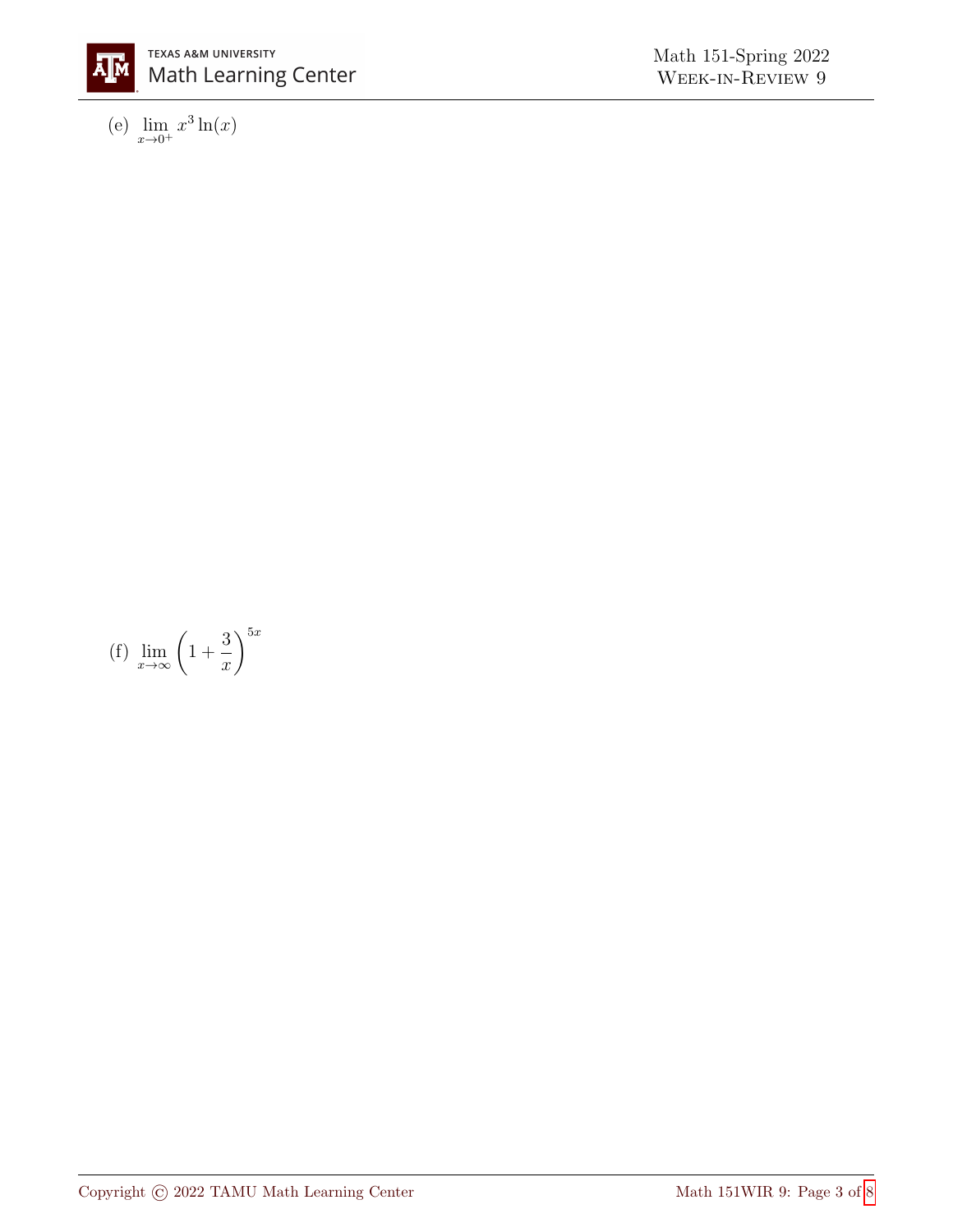

2. (Spring 2012) A rectangular basket with a square base is formed by putting decorative material over the bottom and sides of a metal frame. The frame is to be constructed by cutting a 70 foot bar of metal and assembling as in the figure below. Find the dimensions of the box which maximize the amount of material needed. Clearly show or explain why your answer is a maximum.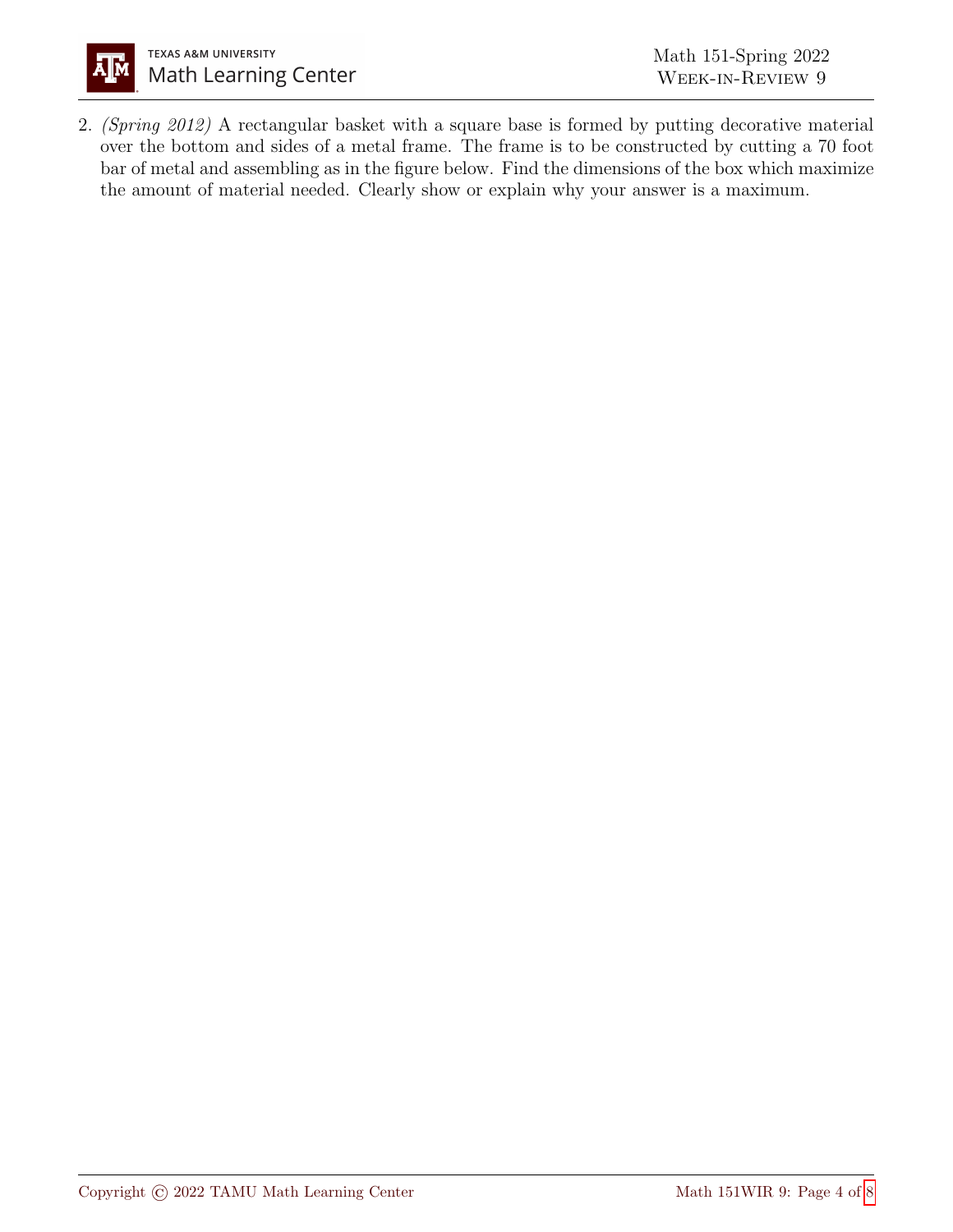3. (Spring 2013) Find the base of the rectangle with largest area which can be inscribed in the first quadrant of the ellipse  $x^2 + \frac{y^2}{4}$ 4 = 1. Clearly show that your answer yields maximum area.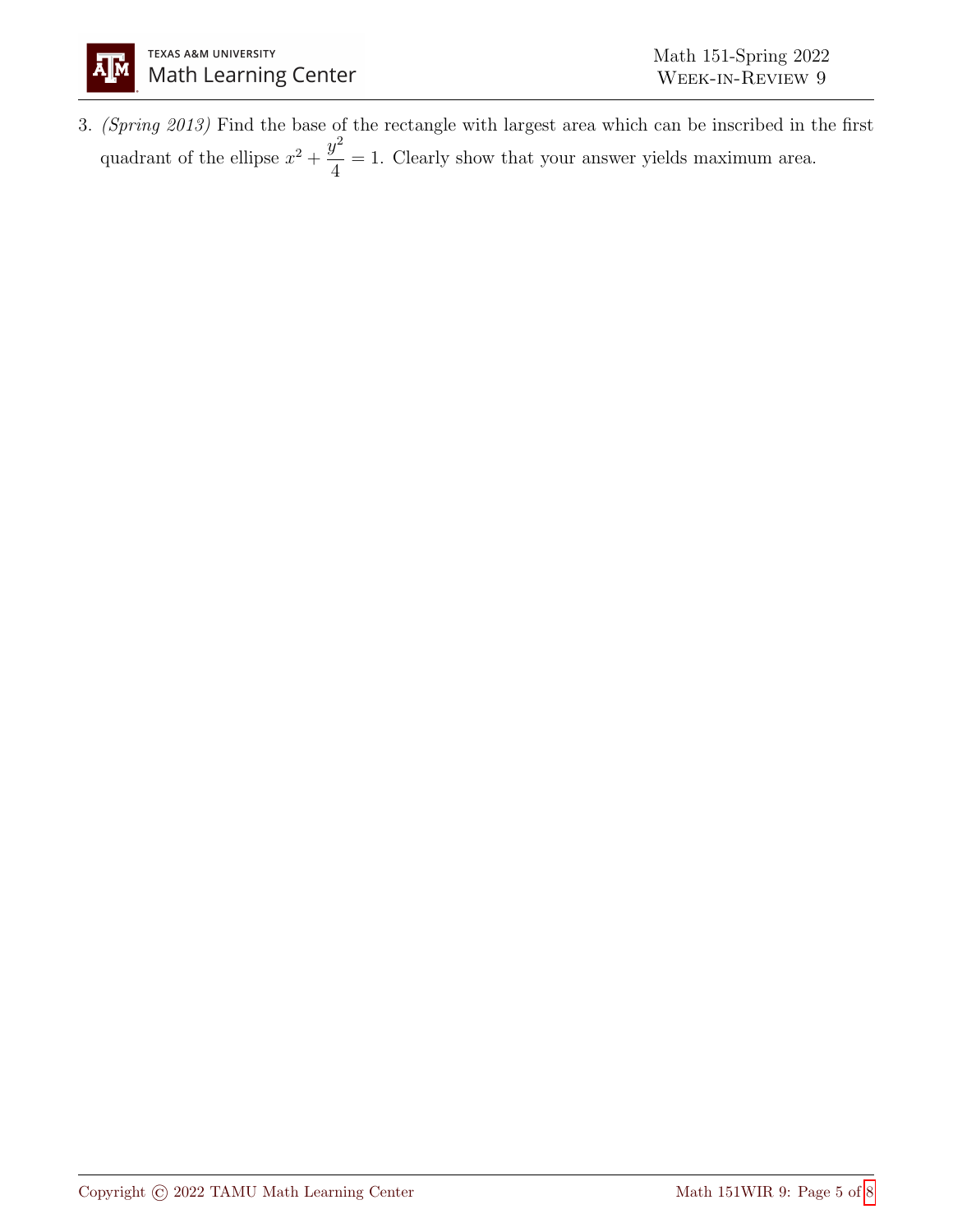

4. If  $f(x) = \frac{1}{x}$ , verify  $f(x)$  satisfies the Mean Value Theorem on the interval [-1, 10] and find all c that satisfies the conclusion of the Mean Value Theorem.

5. If  $f(x) = \frac{1}{x}$ , verify  $f(x)$  satisfies the Mean Value Theorem on the interval [-1, 10] and find all c that satisfies the conclusion of the Mean Value Theorem.

6. Find the antiderivatives of the following functions.

(a) 
$$
f(x) = \frac{5}{\sqrt{1-x^2}} - \frac{7+3x-x^4}{x} + \frac{1}{1+x^2}
$$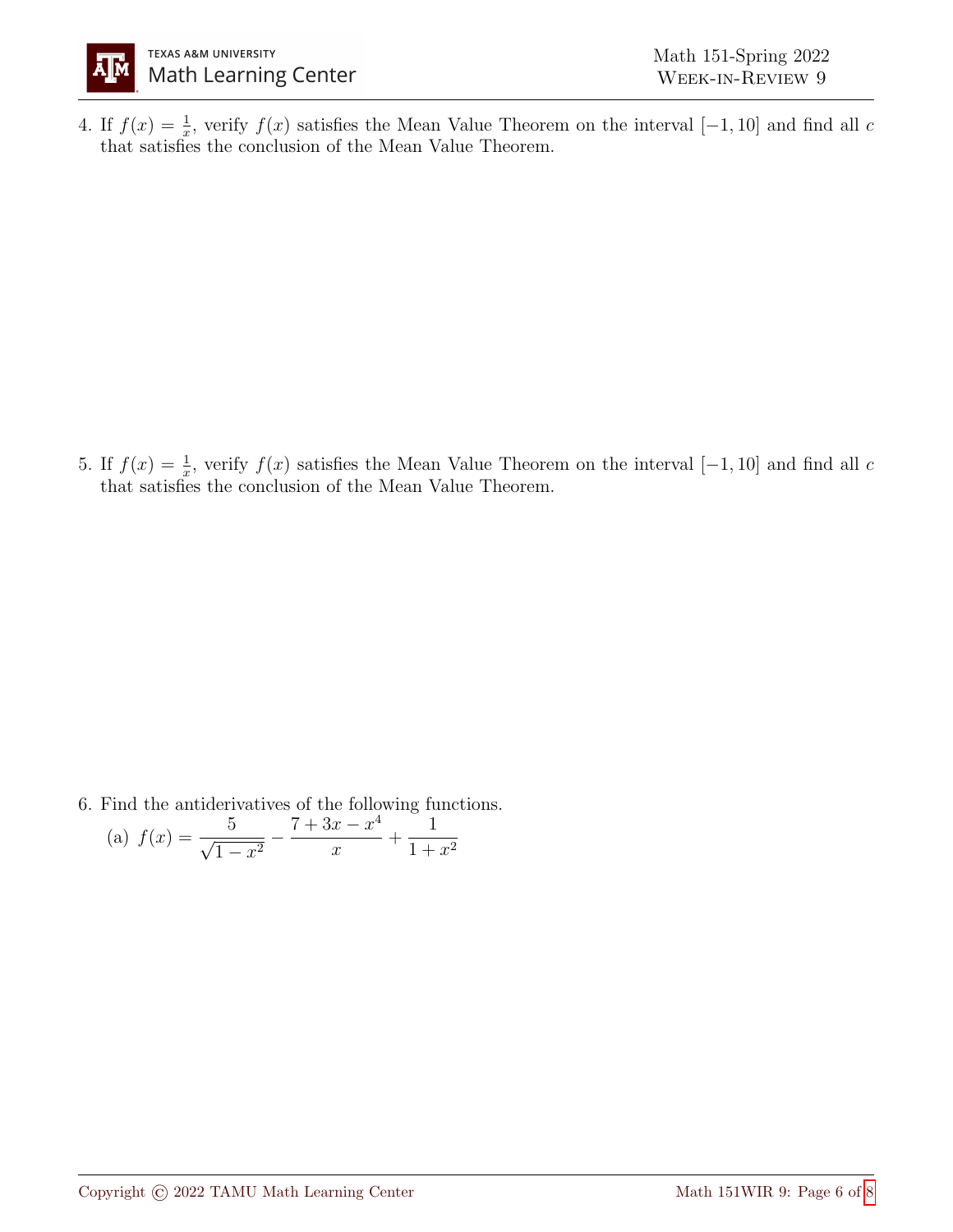Math 151-Spring 2022 WEEK-IN-REVIEW 9

(b)  $f(x) = 3x^2(x^3 + 1)$ 

(c) 
$$
f(x) = \frac{2x^2 + 6}{x^3}
$$

(d) 
$$
f(x) = \csc(x)(\cot(x) - \csc(x))
$$

(e) 
$$
f(x) = 7^x + \frac{1}{5x^3} + \sqrt[5]{x^3}
$$